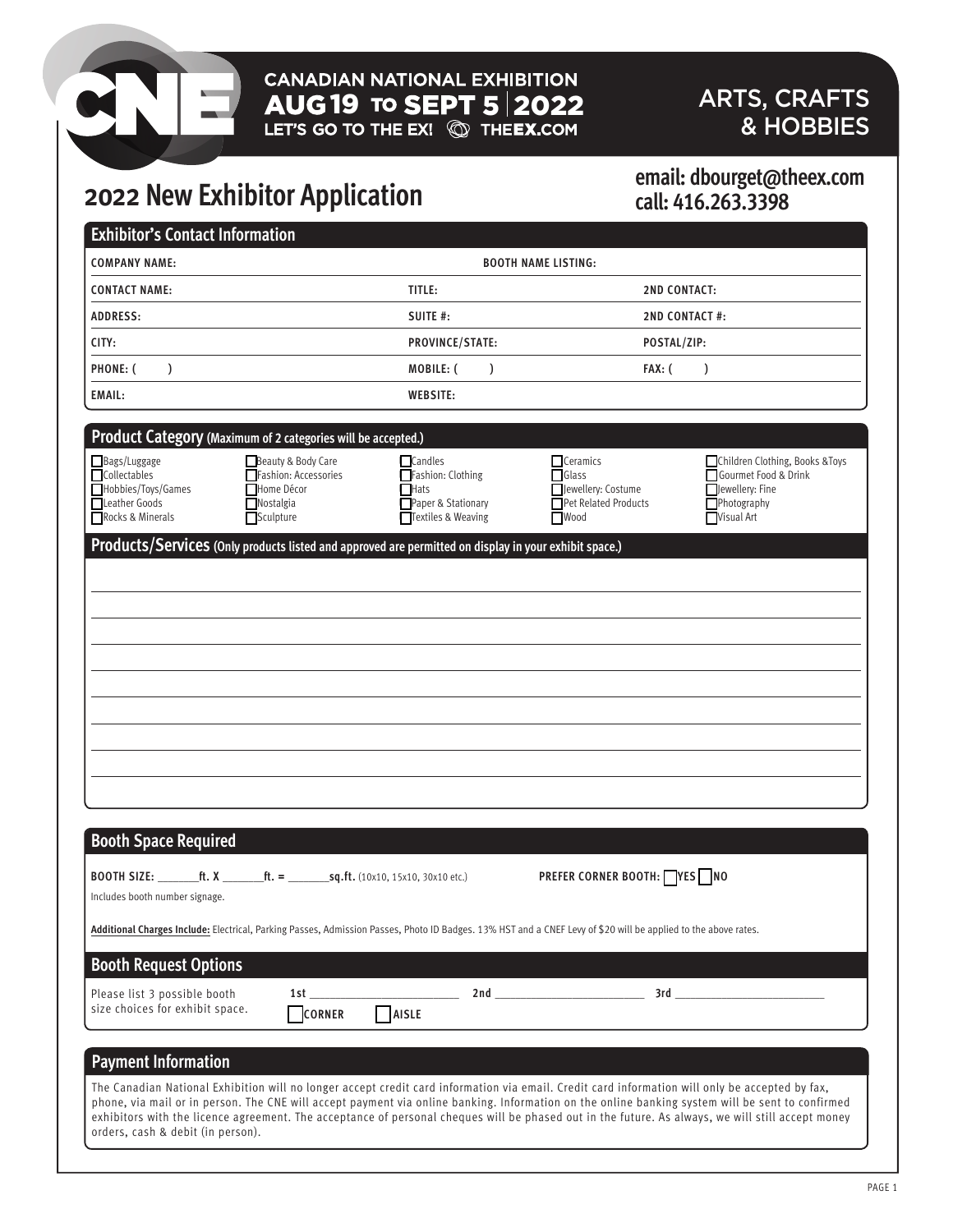## **CANADIAN NATIONAL EXHIBITION AUG 19 TO SEPT 5 2022**<br>LET'S GO TO THE EX! **@ THEEX.COM**

## ARTS, CRAFTS & HOBBIES

**SCHEDULE "A" CANADIAN NATIONAL EXHIBITION RULES AND REGULATIONS GOVERNING EXHIBITS AND LICENSES**

#### **1. General Provisions**

- a. In interpreting the rules and regulations, the following definitions shall apply:
	- i. "CNEA" means the Canadian National Exhibition Association, represented by the Executive Directors or their duly appointed designate;
	- ii. "Exhibition" or "CNE" means the eighteen (18) day period of the annual fair (August 19th to September 5th, 2022);
	- iii. "Exhibitor" means a person, corporation or other legal entity signing the Agreement or on whose behalf it is signed and includes the terms "Licensee", "Concessionaire" and "Vendor" where applicable
- b. Wherever the singular or masculine is used the same shall be construed as meaning plural or feminine, or body corporate or politic, where the context so requires.
- This Agreement shall be deemed to have been made in the Province of Ontario and its validity, construction, performance and enforcement shall be governed by the laws of the Province of Ontario which shall be the forum to resolve all disputes.
- d. The section headings are inserted herein only as a matter of convenience and for reference and in no way are intended to be part of this Agreement or to define, limit or describe the scope or intent of this Agreement or the particular section hereof to which they refer

#### **2. Regulatory Authorities/Rules and Regulations**

- a. The Exhibitor shall comply with all laws of the Government of Canada and the Province of Ontario, all bylaws of the City of Toronto and its successors and all rules and requirements of the police and fire departments or other applicable regulatory bodies; and will not do nor suffer to be done anything on the premises during the time of the Agreement in violation of any such laws, bylaws, rules and requirements, and if the attention of the Exhibitor is called to any such violation on the part of the Exhibitor or any person employed by or admitted to the premises by the Exhibitor, the Exhibitor will immediately cease or remedy such violation
- b. The Exhibitor shall abide by and conform to all rules and regulations from time to time adopted or prescribed by the CNE, for the governing and management of the Exhibition
- c. The CNE's interpretation of the Rules and Regulations shall govern unless a court finds that the CNE's interpretation is invalid. The CNE shall have the absolute right and discretionary power to relax, vary or cancel any of these rules and regulations in its absolute discretion.
- d. The Exhibitor shall not use nor bring or allow to be brought onto the premises nor store any material or substance, nor do any act or permit any act to be done on the premises that will increase the fire hazard on the premises or will have the effect of increasing the premium or premiums payable on any insurance held by the CNE on the premises or render any such policy of insurance liable to cancellation or render such policy of insurance invalid.

#### **3. Insurance and Indemnification**

- a. Non-Food Requirements. The Exhibitor shall effect, maintain and keep in force, at its sole cost and expense throughout the duration of this Agreement, comprehensive general liability insurance in the amount of not less than TWO MILLION DOLLARS (\$2,000,000) per occurrence including provisions for blanket agreementual liability coverage, cross liability and severability of interests. Such insurance shall name the CNEA, the Board of Governors of Exhibition Place, Maple Leaf Sports & Entertainment and the City of Toronto as additional insureds and shall indemnify such additional insureds against actions, suits, claims and demands, including reasonable legal costs incurred, resulting from negligence by the Exhibitor arising out of its activities related to this Agreement, and that a certificate confirming the foregoing shall be provided to the CNEA at least 30 days prior to the opening of the CNE failing which the exhibitor shall not be permitted to open its exhibit
- b. Food Requirements. If food products are sold or sampled by the Exhibitor, the Exhibitor shall effect, maintain and keep in force, at its sole cost and expense throughout the duration of this Agreement, comprehensive general liability insurance in the amount of not less than FIVE MILLION DOLLARS (\$5,000,000) per occurrence including provisions for blanket agreementual liability coverage, cross liability and severability of interests. Such insurance shall name the CNEA, the Board of Governors of Exhibition Place, Maple Leaf Sports & Entertainment and the City of Toronto as additional insureds and shall indemnify such additional insureds against actions, suits, claims and demands, including reasonable legal costs incurred, resulting from negligence by the Exhibitor arising out of its activities related to this Agreement, and that a certificate confirming the foregoing shall be provided to the CNE at least 30 days prior to the opening of the CNE failing which the exhibitor shall not be permitted to open its exhibit
- c. The Exhibitor shall fully indemnify and save harmless the CNEA, the Board of Governors of Exhibition Place, Maple Leaf Sports & Entertainment, and the City of Toronto, and their respective elected and appointed officials, directors, officers, employees and agents from and against all claims and demands, costs, charges and expenses whatever, which it may incur, suffer or be put to reason of any accident, or death, or of any person or property suffering damage or injury through or by reason of any such exhibit.

#### **4. General Rules**

- a. The CNEA reserves the right to reject or accept an application for rental of exhibit space or a license at any time for any reason. The CNEA also reserves the right to close an exhibit if the CNEA determines that the Exhibitor has breached the Rules and Regulations or otherwise has breached such laws, bylaws, rules or requirements as specified in section 2.
- b. The CNEA's objective is to expose CNE attendees to new products and services. All applicants will be subject to a review of their products and/or services. The purpose of this review is to ensure that the CNE is fresh and exciting, and product diversity is maintained to a satisfactory level as deemed by the CNEA
- c. Only the products and/or services of the Exhibitor, as specified on the Agreement, may be shown, provided, exhibited and sold. The CNEA reserves the right to require the removal of the Exhibitor's products or to prohibit the Exhibitor from conducting further operations during the CNE.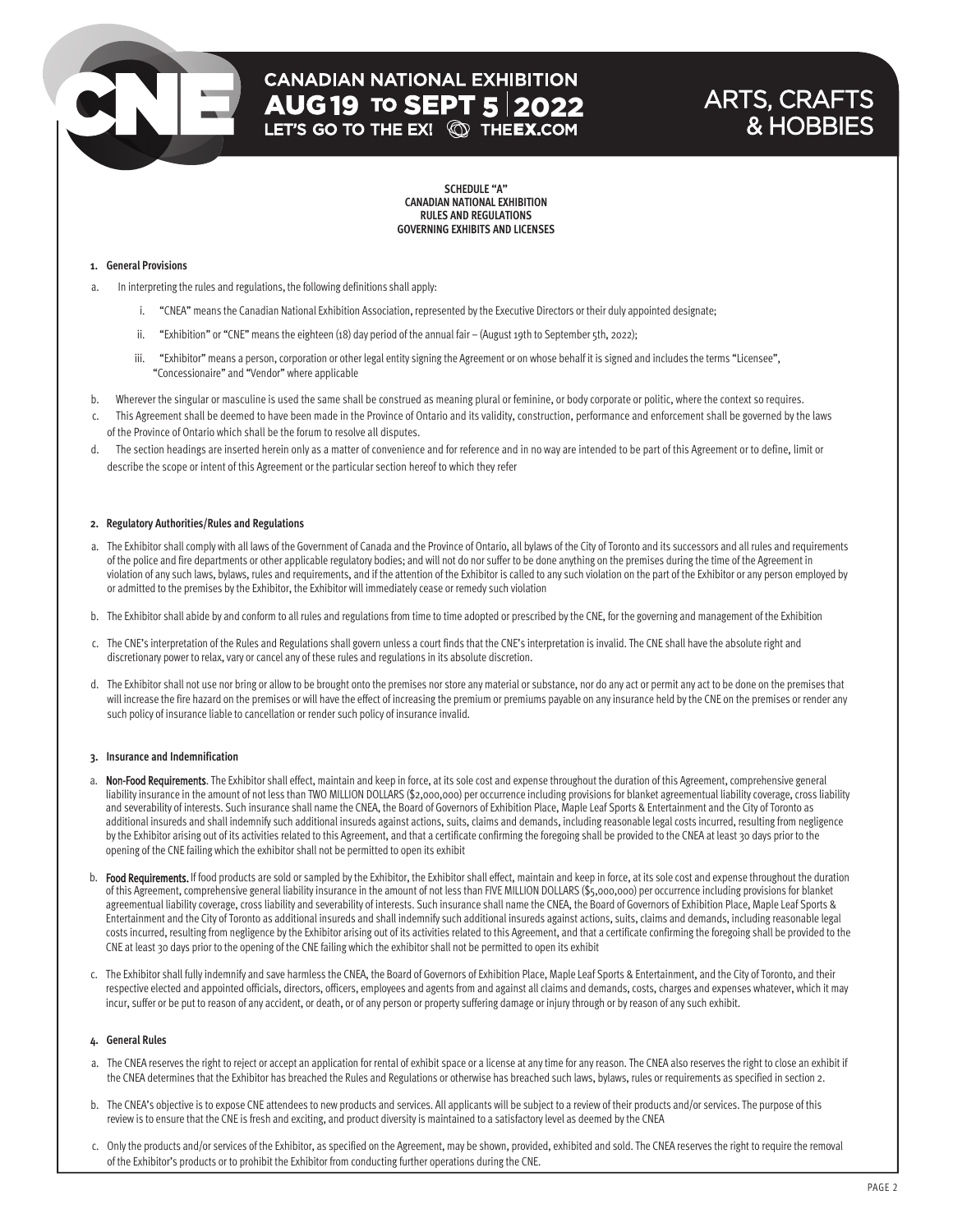## **CANADIAN NATIONAL EXHIBITION AUG 19 TO SEPT 5 2022**

### ARTS, CRAFTS & HOBBIES

- d. Space allotted pursuant to the Agreement may be used only for the purpose stipulated in the Agreement. The Exhibitor shall not use or permit space to be used for any other purpose.
- e. All exhibits must be accessible to the public during the hours of operation specified by the CNEA and the Exhibitor shall not charge for admission to an exhibit. All areas of an exhibit, other than a portion of the booth used for storage, must be clearly visible from the aisles.
- f. The CNEA will endeavor to make booth assignments in accordance with the Exhibitor's requests as set forth on the front of this Agreement. However, the CNEA reserves the right to make the final determination of all space assignments. The CNEA does not guarantee space allotments and shall have no liability for its failure or inability to comply with an Exhibitor's requests. The Exhibitor shall have no right to cancel this Agreement and obtain a refund on amounts paid to the CNEA because of the CNEA's space allocation.
- g. Exhibitors are not permitted to solicit donations on behalf of any charitable or non-charitable organization, group or individual as part of their activities at the CNE. The CNEA reserves the right to cancel an Agreement and close a booth/location if an Exhibitor engages in prohibited solicitation activities.
- h. The CNEA shall have the right to inspect the Exhibitor's CNE premises at all times.
- i. The CNEA may, at its discretion, determine if a transaction is unconscionable, grossly unfair or in violation of the posted Exhibitor's sales policy and reserves the right to require the Exhibitor to reverse any sale made and to provide a full refund to the customer.

#### **5. Payment Schedule**

- a. Space charges are payable by the Exhibitor/Licensee underthe following terms:
	- i) Upon acceptance of an application for participation, an agreement will be generated and a 25% deposit made payable to the Canadian National Exhibition Association will be required. It is understood that this deposit will be applied to the Exhibitor's account;
	- ii) An instalment payment of 25% of the total Exhibitor's fee including taxes payable is due March 15, 2022;
	- iii) An instalment payment of 25% of the total Exhibitor's fee including taxes payable is due May 15, 2022; and
	- iv) The balance of the amount specified in the Agreement must be paid in full by July 15, 2022.
- b. Agreements signed after June 1st require payment in full payable by certified cheque and/or credit card at the time of Agreement execution.
- c. If any charges owed to the CNEA pursuant to the Agreement remain unpaid at the close of the CNE, any or all articles, goods and equipment in the Exhibitor's booth may be confiscated by the CNEA and held until payment in full is received by the CNEA. The CNEA shall be deemed to hold a lien on the goods and chattels until payment is received in full. The CNEA reserves its right to sell or dispose of the seized goods and chattels in the absence of receipt of payment in full

#### **6. Cancellation, Variation and Agreement Restrictions**

- a. If, for any reason, this Agreement is cancelled by the Exhibitor or by the CNEA for any reason whatsoever, the following fees will be retained by the CNE:
	- i) after January 1, 2022 and prior to June 1, 2022, the Exhibitor is liable for 50% of the total Agreement space price;
		- ii) after June 1, 2022 the Exhibitor is liable for 100% of the total Agreement space price.
- b. Agreement may be cancelled by the CNEA for any reason that, in its sole discretion, it determines appropriate including (but not limited to situations where the Exhibitor fails to occupy the space allotted to them with the exhibit specified on their Agreement or fails to be fully operational by noon of the day preceding the first day of the CNE or where undeclared products or services are offered for sale by the Exhibitor or where an Exhibitor is in breach or default of any of the rules and regulations of the CNE. In the event of cancellation, the CNEA shall retain all funds paid by the Exhibitor as liquidated damages. The exhibit shall be removed immediately at the Exhibitor's expense. The decision as to what constitutes a breach or default under the CNE's rules and regulations rests with the CNEA and its decision shall be final.
- c. The Exhibitor shall provide written notice to the CNEA of any cancellation of its intended use of the space, and upon the giving of such notice, the CNEA shall be at liberty to use the space in such manner and for such purposes as it sees fit without liability or accountability to the Exhibitor in any respect whatsoever.
- d. By signing the Agreement, the Exhibitor acknowledges that the CNEA shall not be liable for any damages (direct, indirect, special or consequential) that may have been or were suffered (either directly or indirectly) by the Exhibitor due to the termination or cancellation of the Agreement/ for any reason.
- e. In the event that the Exhibitor becomes bankrupt or insolvent or has a receiving order made against it or makes an assignment for the benefit of its creditors or, if any order is made or resolution is passed for the winding up of the Exhibitor or the Exhibitor takes the benefit of any statute in force relating to bankruptcy or insolvent debtors, the CNEA shall be entitled, in addition to whatever rights are provided in the relevant legislation, at its option, to terminate this Agreement immediately and enter into possession of the rented premises, to the exclusion of the Exhibitor
- f. If an Exhibitor defaults in the payment of any sum of money required to be paid to the CNEA as provided in this Agreement, at the times and in the manner specified in this Agreement, or if any default is made by the Exhibitor in the performance of any of the covenants or agreements herein contained, the CNEA may terminate this Agreement and the Exhibitor shall not thereafter have any rights to the use and occupation of the premises
- g. By signing this Agreement, the Exhibitor warrants that the name of the Exhibitor is the party in interest and the Exhibitor is not acting for or on behalf of an undisclosed principal. If it is determined that the Exhibitor is not the party in interest, that fact shall be grounds for cancellation of this Agreement and forfeiting of any remaining portion of the time thereof without liability on the part of the CNEA.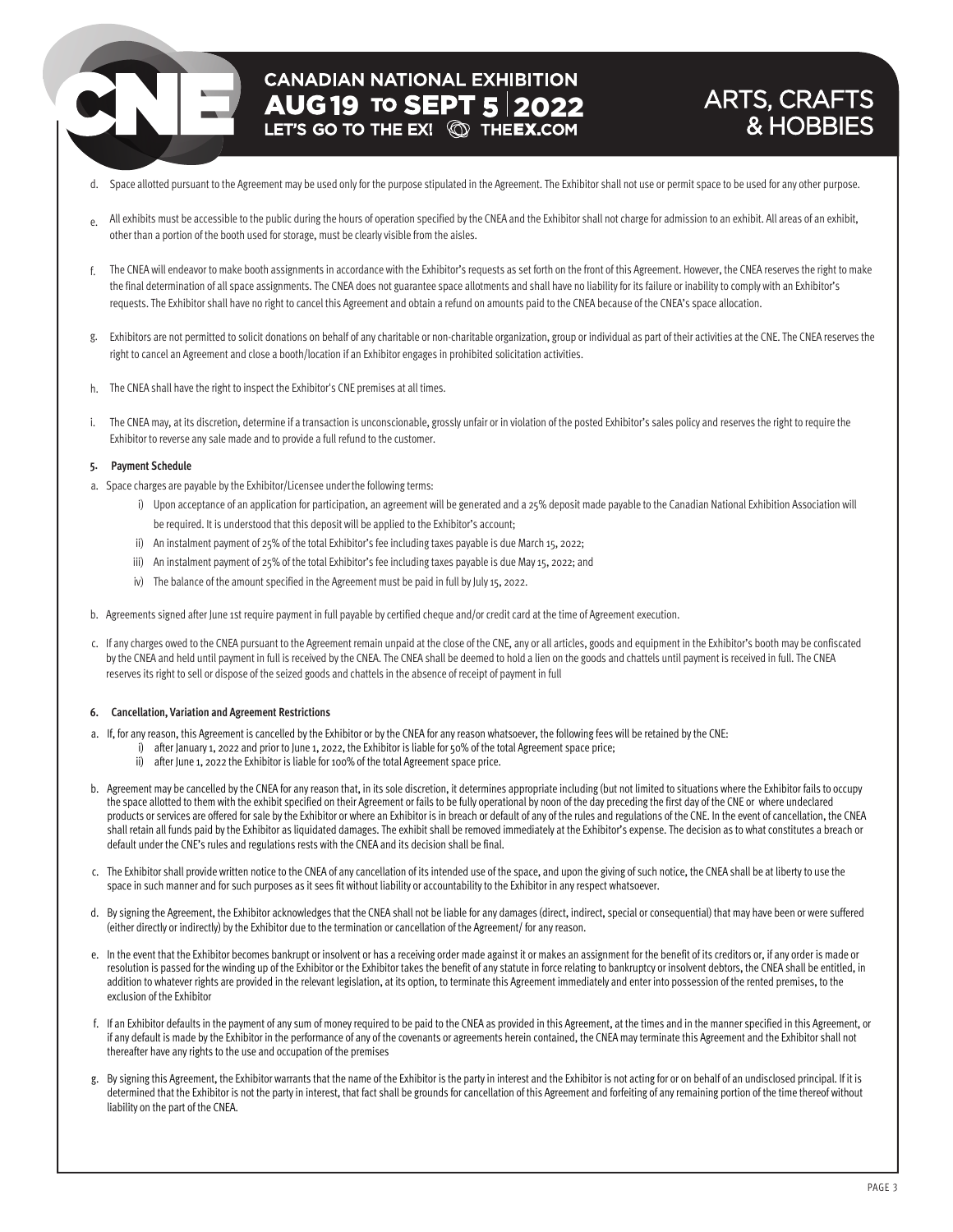## **CANADIAN NATIONAL EXHIBITION AUG 19 TO SEPT 5 2022**<br>LET'S GO TO THE EX! **QD THEEX.COM**

### ARTS, CRAFTS & HOBBIES

- h. In the event of any revocation or variation of the Agreement, the CNEA shall have the right to retain all or a portion of the monies paid to it by the Exhibitor and apply the said monies as a credit against its actual costs and expenses and any damages which it may have suffered or incurred as a result of the granting of the License or the revocation or variation thereof.
- i. The Exhibitor shall pay to the CNEA such solicitor's fees on a full recovery basis for fees incurred by the CNEA in enforcing any of its rights pursuant to the Agreement.

#### **7. License/Agreement**

- a. The CNEA will issue an agreement which will identify and define the following:
	- i. exact booth or exhibit location;
	- ii. name of the Exhibitor (company or individual name on the Agreement);
	- iii. feature name at exhibit space;
	- iv. specific products and/or services that may be shown, provided, exhibited or sold;
	- v. dates of the Agreement
- b. Only Exhibitors in possession of an Agreement may occupy the space at the Exhibition site.

#### 8. Exhibit Booth Construction/Tent Regulations

- a. The CNEA reserves the right to regulate and generally to direct the arrangement of articles on exhibition.
- b. No signs, fixtures or decorative materials shall be allowed to overhang the aisles. All signs used must be neat and inoffensive with the CNEA having the right to prescribe their character and number. With respect to tents, nothing may be attached to the floor, wall or roof without first securing written permission from the CNEA, and, when necessary, approval of the Safety Engineer. Hanging of product and signage over the façade and obstructing the range of vision is strictly prohibited
- c. The sale and the prices of products for sale or services to be rendered must be clearly stated and displayed through professional signage handwritten signs are strictly prohibited.
- d. Booth and tent structures supplied by the CNEA must not be damaged by Exhibitors. Exhibitors causing damage to booths or tents in the installation of shelving, counters, decorations, electric wiring or other equipment, or in any way whatsoever, will be charged for all necessary repairs, for which the CNEA shall be deemed to have a lien on the goods and chattels in the booth or tent, as applicable. Booth/Tent structures must not in any way be changed to accommodate specific design layouts. All changes and additions to the structures will be at the sole expense of the Exhibitor and subject to the prior approval of the CNEA.
- e. All debris from the building or reconstruction of display stands/exhibit locations must be cleared from Exhibition Place by the Exhibitor or persons/agents employed by or contracted with the Exhibitor.
- f. The Exhibitor shall abide by any local union regulations and any relevant collective agreements in force between the CNEA and/or the Board of Governors of Exhibition Place. The Exhibitor will also obtain any clearance required by any union or trade organization having authority or jurisdiction with respect to the event or work performed on the premises
- g. All booth electrical work and the hanging of signs must be done by Exhibition Place Services or through prior authorized third parties as directed by the CNEA and at the exhibitor's expense. For tent installations, all electrical work must be requested through the Concessions Department at the Exhibitor's expense, except as provided in the Agreement.

#### **9. Fire and Safety**

- a. All exhibits are subject to the provisions of Ontario Regulation 213/07 (Ontario Fire Code) as amended from time to time. For further details consult the Ontario Fire Code, available at www.publications.serviceontario.ca or the Ontario Government Book Store, 777 Bay St, Toronto, ON M5G 2E6 or at https://www.ontario.ca/laws/ regulation/070213.
- b. No inflammable liquids, gases, explosives, or other dangerous substances will be permitted in any of the buildings.
- c. Motor vehicles or gasoline-powered equipment on display must be equipped with lock-on type gasoline tank caps and batteries are to be disconnected.
- d. All materials, booth installations and products must comply with all regulations established by the Fire, Hydro, Buildings, and Health Departments of the City of Toronto, the Province of Ontario, and Health Canada, their successors and the CNEA
- e. All electrical hook-ups must be C.S.A. approved and in complete compliance with all electrical code standards.
- f. Exhibitors of machinery in motion or any other exhibit liable to cause accident, death, injury or damage to persons or property coming in contact with them, shall guard their exhibit and protect the public from coming in contact therewith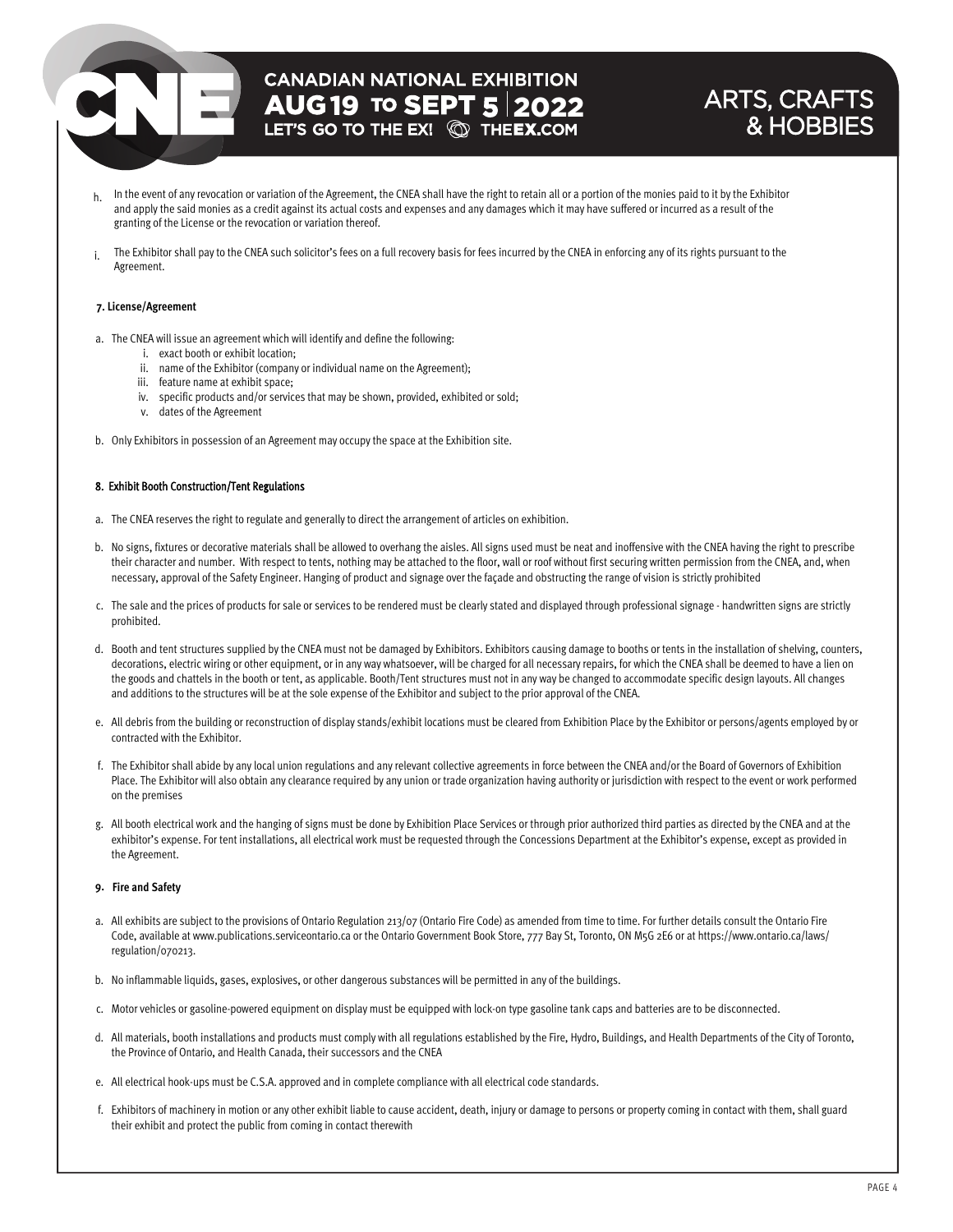## **CANADIAN NATIONAL EXHIBITION AUG 19 TO SEPT 5 2022**<br>LET'S GO TO THE EX! **QD THEEX.COM**

### ARTS, CRAFTS & HOBBIES

#### **10. Conduct of Exhibits**

- a. Exhibits must be fully staffed and operational no later than fifteen (15) minutes prior to the designated opening time of the CNE. The Exhibitor will adhere to the hours of operation set by the CNEA (where hours are set) and will not cease operation before the time set by the CNEA
- b. The name of the Exhibitor specified in the Agreement for space must appear on the exhibit. The corporate style, logo, trademark or trade name may appear in place of the Exhibitor's name or in addition to same. No other names may appear except those as stipulated or agreed upon during the negotiation of the Agreement for space
- c. Exhibitors must install, arrange and conduct their exhibits only in the space allotted to them in a neat and orderly manner.
- d. Exhibitors must confine their exhibit and all other exhibit activities within the limits of their allotted space. Salespeople and demonstrators are prohibited from operating in the aisle or in any other location on the Exhibition site other than that specified in the Agreement. Failure to adhere to this requirement may result in the closure of the exhibit, at the discretion of the CNEA.
- e. The Exhibitor acknowledges that they are one of many Exhibitors and agrees to cooperate reasonably with the other Exhibitors and not to interfere with them or create any nuisance to them, the CNE or the people attending the Exhibition. Undue noise in the operation of exhibits or unseemly methods employed in sales or demonstration activities are not permitted. Further, offensive language and/or inappropriate mannerisms or behaviour directed towards CNEA staff, other Exhibitors or members of the public will not be acceptable. The decision as to what constitutes a breach of this section shall rest with the CNEA, whose decision shall be final. Any dispute among Exhibitors shall be settled by the CNEA by one of the Executive Directors of the CNEA or the person designated by the Executive Directors. The decision of the CNEA is final.
- f. The use of any amplification system, musical instrument(s), or any other similar device used in connection with an exhibit for the purpose of attracting attention thereto is prohibited, except where special permission from the CNEA has been obtained after details of the proposed installation have been submitted to the CNEA for approval.
- g. No Exhibitor will conduct any raffle or draw before obtaining permission in writing from the CNEA. In order to obtain permission, the ballot stating the date of the draw (which shall not be later than the closing date of the fair) and prizes i.e. first prize, second prize, etc. must be shown. These prizes must be drawn by a member of the CNEA staff. The Exhibitor holding the draw will not be permitted to use the leads generated unless the Exhibitor agrees that their salesperson will not approach the prospective customer saying they won a prize at the CNE. Prizes offered must be products and/or services offered by the Exhibitor holding the draw, unless otherwise agreed to by the CNEA. Any Exhibitor including employees of the Exhibitor who do not conform to these regulations can forfeit the Exhibitor's right to participate in future Exhibitions..
- h. All exhibits shall be kept in a clean and tidy condition, and all sweeping, dusting, removal of refuse, etc., shall be done each day at closing. Refuse must be removed to bins provided for that purpose.
- i. The Exhibitor may not assign this Agreement and may not permit or sublet all or any part of its assigned booth space to be used by any other individual, business or firm, unless the CNEA has given prior written approval. Any such assignment, permission or sublease without CNEA's prior written approval shall be null and void.
- j. The Exhibitor may use the CNE logo to promote only its participation at the Show. The CNE logo cannot be used in any way that is perceived as an endorsement by the CNE of the Exhibitor's company, product, and/or service.

#### **11. Product/Services**

- a. Free distribution of book matches, helium balloons, balloons and all forms of adhesive stickers is not permitted. All other types of give-always must be approved in writing by the CNEA.
- b. Any Exhibitor distributing, either personally or by an agent, advertising matter that may be considered objectionable by the CNEA shall be notified by the CNEA to cease distribution. If the distribution persists, the CNEA reserves its right to terminate the Agreement, forfeit the Exhibitor's space and retract all Exhibitor privileges
- c. "Courtesy" cards or notices of materials on loan must not be displayed in an exhibit booth unless prior permission in writing is granted by the CNEA.
- d. Used, second hand, or rebuilt articles or materials must not be exhibited or offered for sale without prior permission, in writing, from the CNEA.
- e. An Exhibitor or any of his attendants shall not offer for sale any kind of stock, bond or other security whatsoever, nor shall he distribute any prospectus relating to the same or any other literature to this effect. An Exhibitor shall not offer for sale real or personal property or any interest therein without prior clearance, in writing where applicable, from the Securities Commission and Ministry of Government and Consumer Services of Ontario.
- f. Soliciting subscriptions for any newspaper or periodical which is not a member of the Alliance for Audited Media is prohibited except where special permission is granted by the CNEA. If the privilege is desired, written application must be made by the publisher to the CNEA at least ten days prior to the opening of the Exhibition, giving complete details of the proposed method of operation.
- g. Exhibitors shall not offer for sale or distribution any products identified by a trademark, patent or any other intellectual property designation unless that product is genuine and the respective marks or patents are observed. The sale or promotion of any counterfeit or blackmarket goods and/or services is prohibited at all times. The breach of this regulation shall be grounds for immediate termination of the Exhibitor's Agreement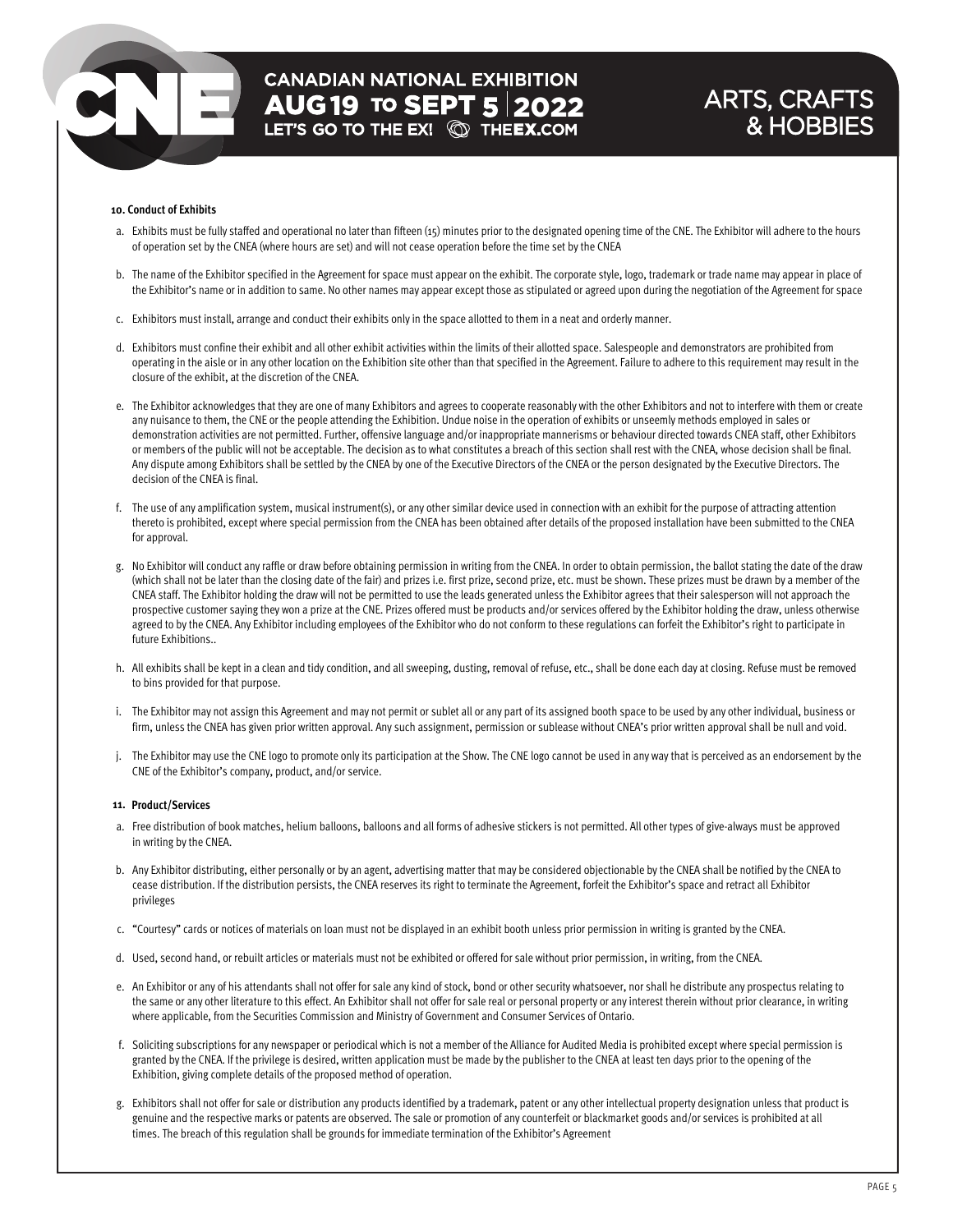## **CANADIAN NATIONAL EXHIBITION AUG 19 TO SEPT 5 2022**

### ARTS, CRAFTS & HOBBIE

- h. The sale and/or promotion of any of the following products or services are strictly forbidden; firearms, ammunition, weapons, tobacco, petroleum or petroleum-based products, hazardous, toxic or flammable products. Note that toy versions of these products will not be allowed to be shown or sold at the CNE.
- i. No one is permitted to sell merchandise associated with an attraction or act unless licensed by that performing entity or its agent, to handle that merchandise within the Exhibition.

#### **12. Sponsorship**

- a. The Exhibitor shall not be entitled to secure any sponsorship for the booth or premises licensed from the CNEA. Display of logos, advertising or brand names is prohibited other than that strictly pertaining to the Exhibitor's own booth, unless specific prior consent is obtained in writing from the CNEA.
- b. The Exhibitor agrees to display, at no cost to the CNEA, any signage, logos, and brand names, etc. supplied to it by the CNEA for that purpose.
- c. From time to time the CNEA may enter into sponsor/supplier agreements which provide the sponsor/supplier with exclusivity on the grounds of Exhibition Place during the period of the Exhibition. Exhibitors affected by such agreements will be required to honour same. In these instances, the Exhibitor will be required to purchase products(s) directly from the sponsor/supplier or its designated agent(s). The CNEA shall inform the Exhibitor of such agreement(s) on a timely basis

#### **13. Protection of Exhibits**

- a. The CNEA will take reasonable precautions to ensure the safety of materials at the Exhibition, but the Exhibitors assume the risk of exhibiting the materials. The CNEA shall not be liable for any damage, loss or theft occurring at any exhibit or portion thereof.
- b. Security is on duty 24 hours a day to conduct general security on the grounds during the Exhibition. While every effort is made to prevent thefts and similar offenses, the CNEA cannot guarantee that offenses will not take place. It is strongly recommended that the Exhibitor take every precaution to protect its property. The CNEA shall not be held responsible for offenses committed on the CNE grounds.
- c. An Exhibitor who wishes to supplement CNE security must make any additional security arrangements with a CNEA-approved company.

#### **14. Security & Damage**

- a. In addition to any other express provision of this Agreement, the Exhibitor shall not injure or mar, or in any manner deface CNEA premises, and shall not cause or permit anything to be done whereby the premises shall be in any manner injured, marred or defaced; and will not drive or permit to be driven nails, hooks, tracks or screws into any part of CNEA premises and will not make or allow to be made alterations of any kind therein; provided, however, that if CNEA premises or any portion of them shall be damaged by the act, default, or negligence of the Exhibitor or of the Exhibitor's agents, employees, patrons, guests or any person admitted to CNEA premises by the Exhibitor, the Exhibitor shall pay to the CNEA upon demand forthwith such sum as shall be necessary to restore CNEA premises to their original condition.
- b. The CNEA reserves the right to eject from the premises the owner, employees or guests of an Exhibitor who, in the opinion of the CNEA, are conducting themselves in an objectionable manner and the Exhibitor hereby waives all claims for damages arising from the exercise of such right.
- c. All chattels, furniture or fixtures of whatever nature or kind brought on the premises by the Exhibitor during the Exhibition shall be brought on the premises at the sole and exclusive risk of the Exhibitor. The CNEA has made and makes no representations or warranties to the Exhibitor concerning liability for loss or damage resulting therefrom

#### **15. Exhibitors Attendant & Car Passes**

- a. Passes admitting an Exhibitor or Exhibitor's attendant must be purchased at the current price as published. Passes are not transferable.
- b. Passes are sold to the extent of parking area available only. Quantities are therefore limited and space is not guaranteed. Passes will not be sold to any Exhibitor if its Agreement has not been paid in full.

#### 16. Delivery of Goods

All vehicle movement including deliveries is subject to the special regulations issued by the CNEA regarding time schedules and routes issued with the exhibitor kit.

#### 17. Removal of Exhibits

- a. Exhibitors must arrange for the removal of their exhibits from the Exhibition grounds (leaving its space clear and free of any debris or garbage), under their own supervision at the termination of the Exhibition in accordance with the move-out schedule, but no exhibit nor any part thereof, may be removed prior to the designated hour of the last day of the Exhibition, or as specified in the Move Out Schedule, without prior written consent of the CNEA.
- b. Any exhibit or part thereof that has not been removed after the Exhibition by the date and time specified in the move-out schedule, will be removed by the CNEA at the expense of the Exhibitor. In addition, a per diem storage rate of \$200.00 will be charged. If the expense and storage charges are not paid within thirty (30) days from the date of invoicing by the CNEA, the CNEA may dispose of the booth and contents as it sees fit.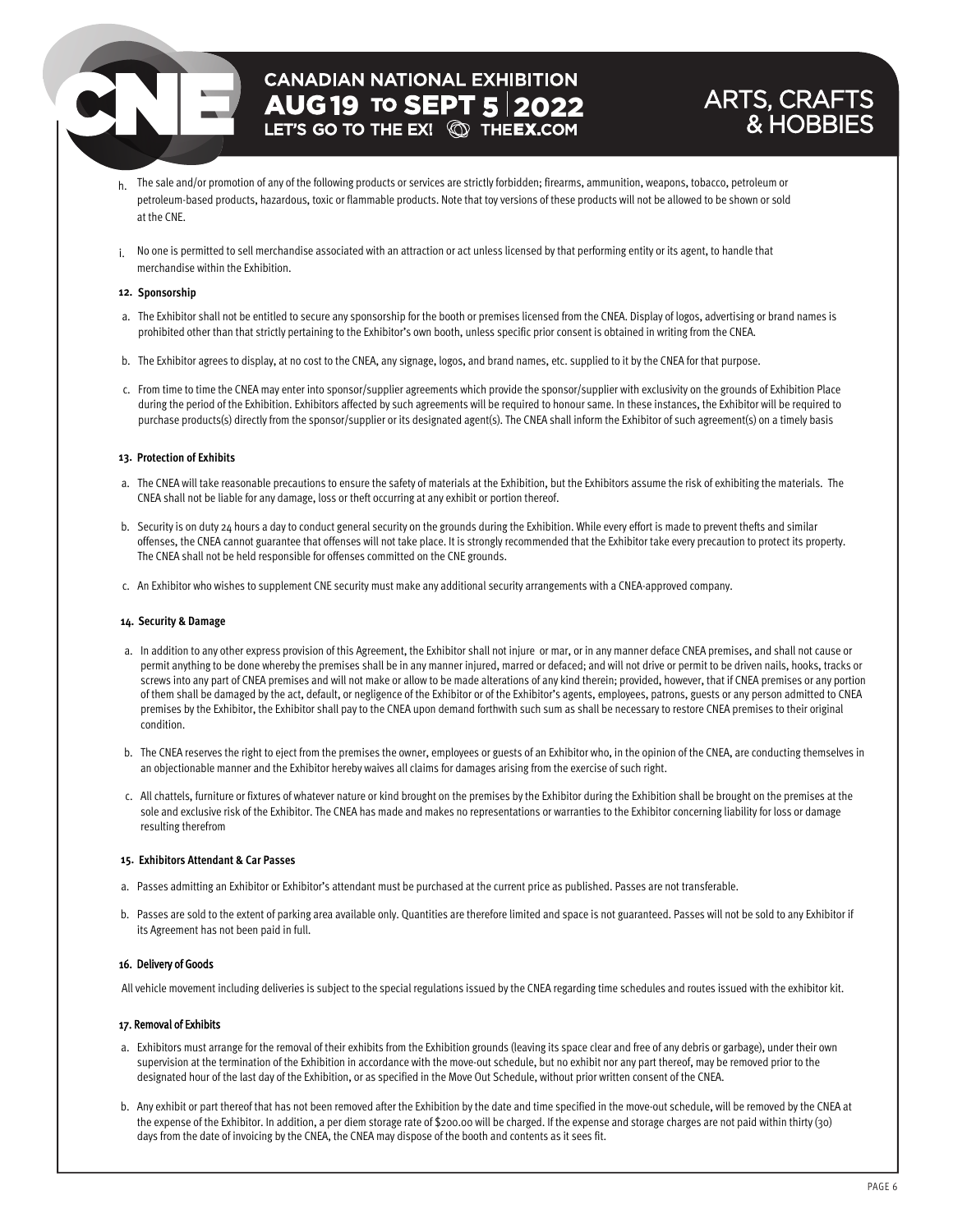## **CANADIAN NATIONAL EXHIBITION AUG 19 TO SEPT 5 2022**<br>LET'S GO TO THE EX! **@ THEEX.COM**

### ARTS, CRAFTS & HOBBIES

#### **18. Harmonized Sales Tax (HST)**

The HST is charged at a rate of 13% on most sales transactions in Canada. Residents and non-residents are required to register for the HST if their worldwide annual revenues from taxable sales of goods and services are more than \$30,000 Canadian over a period of four consecutive calendar quarters, or in any particular calendar quarter. Exhibitors should contact the Canada Revenue Agency Excise/ HST District Office, Canadian Consulates or Embassies for more specific information on the above. All Exhibitors shall ensure that they comply with the applicable laws of Ontario and Canada with respect to the collection and reporting of HST.

#### **19. Force Majeure**

Subject to the terms of this Agreement, each of the parties shall be excused from the performance of any obligation hereunder, with the exception of the payment of monies for services rendered prior to the onset of the force majeure event, to the extent that such obligation is hindered or prevented by any strike, boycott, lockout, or other labour dispute other than a labour dispute with a party's own employees, act of God, any riot, civil disturbance, or any act of war or of the public enemy; any fire or theft, any present or future governmental law, ordinance, rule or regulation, any epidemic or pandemic or any other cause or contingency beyond the parties' control. A party intending to rely on force majeure shall provide notice to the other party stating that it intends to rely on force majeure, specifying what obligations the party cannot fulfill during the force majeure period, why the obligations cannot be fulfilled and when the party expects that the obligations can be fulfilled. The force majeure provision is intended to allow for suspension of obligations while allowing the Agreement to remain in force so that such obligations can be fulfilled at a future date. In the event that the obligations that cannot be performed form substantially all of the Agreement's obligations of the party and the obligations cannot be deferred, the other party may terminate this Agreement without further obligation or liability, subject to any payment amounts due and payable as of the effective date of termination for services rendered.

#### 20. Use of Polystyrene Foam (Styrofoam) and Healthy Food Alternative

- a. Exhibitors may no longer use polystyrene foam otherwise known as StyrofoamTM to-go containers or service ware. Exhibitors found using polystyrene foam otherwise known as StyrofoamTM will be subject to the loss of their environmental deposit and possible termination of their license. All food Exhibitors are required to use only compostable food and beverage containers, utensils plus all paper towels and napkins.
- b. All food Exhibitors shall consider the provisions of "Canada's Food Guide" and endeavor to incorporate the measures of the Guide through the provision of foods that incorporate healthy food alternatives, ingredients and serving portions as described in the Guide or by providing a healthy food choice on menus and signage with reference to https://food-guide.canada.ca.

#### 21. CNEF (Canadian National Exhibition Foundation) Levy Program

Exhibitors are required to pay a \$20 (plus HST) per booth location levy that will be collected and remitted to the Canadian National Exhibition Association on behalf of the Canadian National Exhibition Foundation.

#### 22. Non-Cash Payment Processing

Exhibitors must have the capacity to process client payments on a non-cash basis. This generally means that the Exhibitor subscribes to an active merchant payment solution that has the capacity to process transactions using client debit and/or credit cards during the CNE period.

#### 23. Enurement

This agreement shall be binding upon and shall enure to the benefit of the successors and assigns of the CNEA, and to such successors and assigns of the Exhibitor as are permitted to succeed to the Exhibitor's rights under the Agreement.

#### 24. Partnership or Joint Venture

Nothing herein contained shall make or be construed to make the CNEA or the Exhibitor a partner of one another nor shall this Agreement be construed to create a partnership or joint venture between any of the parties hereto or referred to herein.

#### 25. Notices

Any notice provided for by this Agreement or by law to be given, served or exercised by or upon a party may be given or served by delivery by courier, by depositing in the mail, postage prepaid by registered mail, by facsimile or by email attachment. Any notices given or served as provided herein shall be effectual and binding for all purposes upon the parties so served and, if mailed shall be deemed to have been received in three (3) days from such mailing, or in the case of delivery by courier, within two (2) business days following the pick-up by the courier, or in the case of delivery by e-mail or facsimile, upon transmission.

#### 26. Severability

If any term, covenant or condition of this Agreement or the application thereof to any person or circumstances shall, to any extent be invalid or unenforceable, the remainder of the Agreement or application of such term, covenant or condition to persons or circumstances other than those as to which it is held invalid or unenforceable, shall not be affected thereby, and each term, covenant or condition of this Agreement shall be valid and shall be enforceable to the fullest extent permitted by law.

#### 27. Survival

All sections of this Agreement that by their nature should survive termination will survive such termination, including, without limitation, payment obligations, warranties, indemnities and limitations of liability.